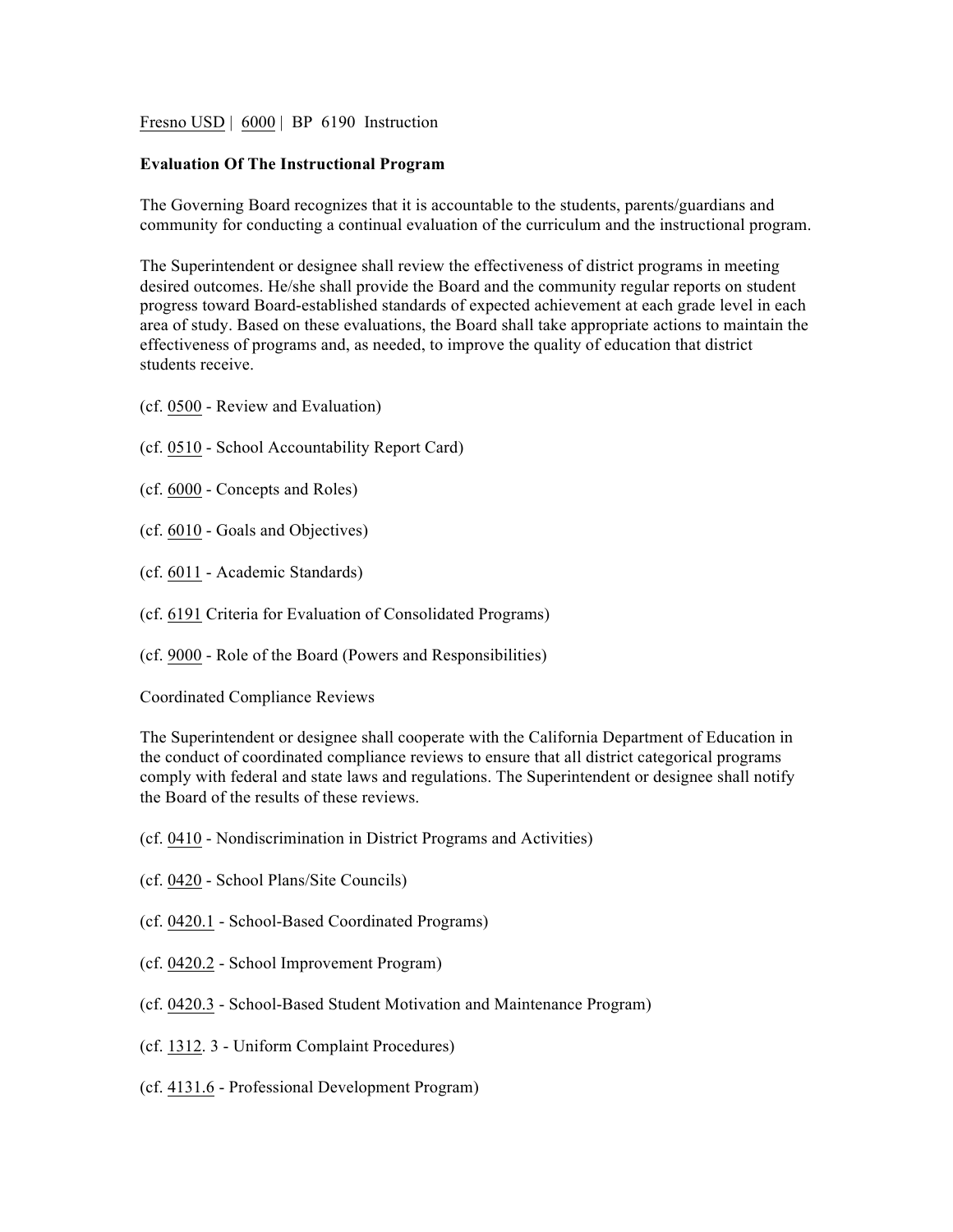- (cf. 6000 Concepts and Roles)
- (cf. 6141.2 Recognition of Religious Beliefs and Customs)
- (cf. 6171 Title I Programs)
- (cf. 6172 Gifted and Talented Programs)
- (cf. 6174 Education for English Language Learners)
- (cf. 6175 Migrant Education Program)
- (cf. 6178 Vocational Education)
- (cf. 6178.1 Work Experience Education)
- (cf. 6179 Child Care and Development Programs)

Evaluation of Consolidated Programs

The Superintendent or designee shall conduct annual evaluations to determine whether the district's consolidated programs are supportive of the core curriculum and are effective in meeting the needs of the students they are intended to serve and supportive of the core curriculum. As a basis for this evaluation, the Superintendent or designee shall recommend specific, measurable criteria that shall be used at each school and at the district level to evaluate student achievement and the effectiveness of each consolidated program. These criteria shall include, but not necessarily be limited to, progress toward goals contained in the school plan and progress of the total student population and each numerically significant subgroup toward growth targets on the statewide Academic Performance Index.

The Superintendent or designee shall submit these criteria for consideration by the Board. If desired, each school may establish additional evaluation criteria beyond these district wide criteria. Evaluations conducted for each school shall be presented annually to the school site council and made available to the Board.

- (cf. 0500 Review and Evaluation)
- (cf. 6000 Concepts and Roles)
- (cf. 6191 Criteria for Evaluation of Consolidated Programs)

Western Association of Schools and Colleges (WASC) Accreditation

The Board believes that accreditation by the Western Association of Schools and Colleges can foster excellence and ongoing academic improvement in the district's schools. The accreditation process also may demonstrate to parents/guardians and the community that the schools are meeting their goals and objectives and the WASC criteria for school effectiveness through a viable instructional program.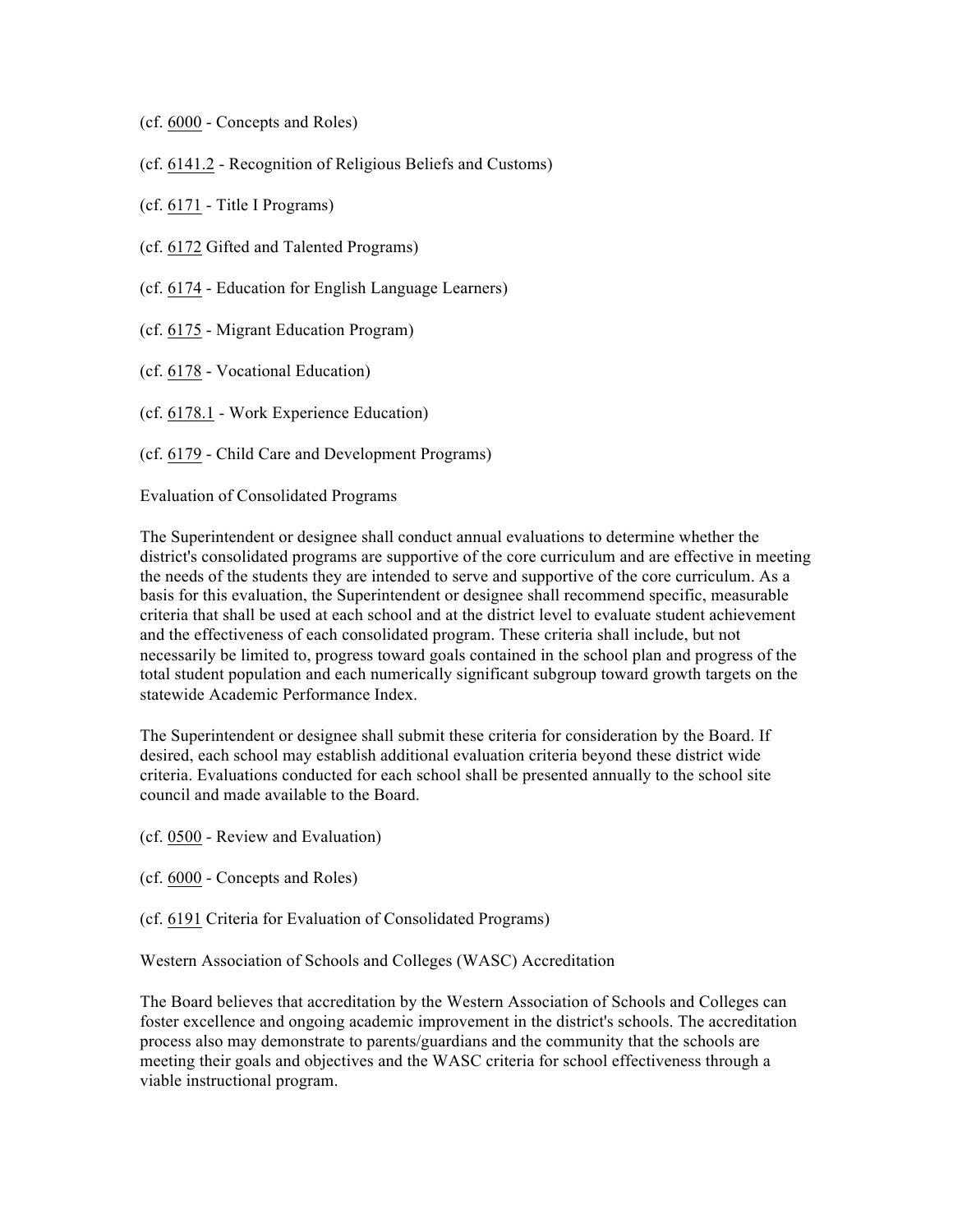The Superintendent or designee shall undertake procedures whereby the district's schools may achieve and maintain full WASC accreditation status. The schools shall conduct a self-study in accordance with WASC requirements, cooperate with the WASC committee during a site visit, and develop and review action plans to increase the effectiveness of the instructional program for students. The Superintendent or designee shall report to the Board on the status of district schools and any WASC recommendations for school improvement.

If any district school loses its accreditation status, the Board shall give official notice at a regular scheduled Board meeting. The Superintendent or designee shall provide written notification to each parent/guardian of a student in the school that the school has lost its accreditation status, including the potential consequences of the loss of accreditation status.

Legal Reference:

EDUCATION CODE

33400-33407 Educational evaluations (by CDE)

35178.4 Notice of loss of accreditation status

44662 Evaluation and assessment guidelines

51041 Education program, evaluation and revisions

51226 Model curriculum standards

54650-54659 Education Improvement Incentive Program

62005.5 Failure to comply with purposes of funds

64000-64001 Consolidated application process

CODE OF REGULATIONS, TITLE 5

3930-3937 Program requirements

3942 Continuity of funding

Management Resources:

CSBA PUBLICATIONS

Maximizing School Board Leadership: Curriculum, 1996

CDE PUBLICATIONS

Update on the Status of Program Quality Review and Implementation of SB 374, Nov. 14, 2001

WEB SITES